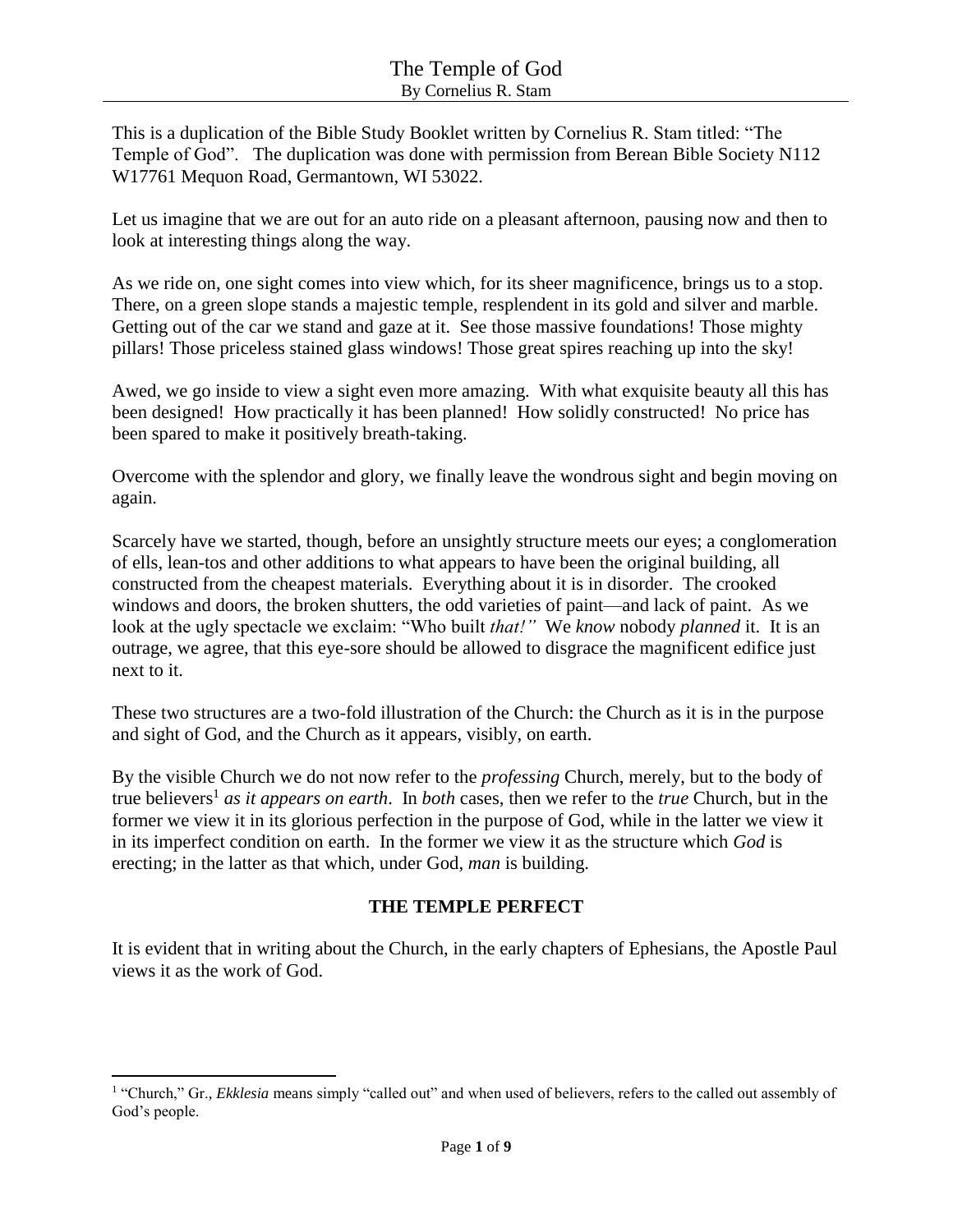It is composed of members no longer "far off" from God and His people; no longer "strangers and foreigners" but "fellow-citizens with the saints, and of the household of God" (2:19) indeed, "one new man," "one body" with all saints of this dispensation (2:15, 16; 3:6).

But believers of this dispensation are viewed not only as an *assembly* (1:22) a *commonwealth* (2:19) a *household* (2:19) and a *body* (2:16) but also as a *temple*, and "*habitation of God, through the Spirit*" (2:21, 22).

This temple, really the temple proper, as we shall see, is built, not upon the apostles and prophets, or any of them (as Rome teaches<sup>2</sup>) but upon "the foundation of [i.e., "laid by"] the apostles and prophets," Jesus Christ Himself being also "the chief corner stone" (Eph. 2:20).

So this temple has a firm foundation. Let the "rains descend"; let the "floods come"; let the "winds blow and beat upon" that temple—it will *never* fail. (Ctr. Matt. 7:26, 27).

Further, this "whole building" is *"fitly framed together."* Each piece is exactly where it belongs and fits perfectly into the building as a whole. Indeed, the words "fitly framed together" in Eph. 2:21 are, in Eph. 4:16, used of the parts of the *body*, and are rendered: *"fitly joined together."*

How often believers ask why *they* cannot sing or preach; why *they* have not been blessed with health, wealth or education; why *they* have not been placed in more advantageous circumstances or more strategic positions in the Church of Christ. But wait, Christian friend, when the building is completed you will see that the Lord placed you in exactly the right spot to best glorify His work and Himself.

Next we learn that this building "grows"  $(2.21)$ . This is the correct rendering of the original Greek word, for the same word is used of the growth of the *body* in 4:16.<sup>3</sup>

Undoubtedly there is an allusion here to the temple which Solomon built for the Lord, which seemed to those who viewed its construction, to grow like a thing alive, for

### **"…the house, when it was in building, was built of stone made ready before it was brought thither: so that there was neither hammer nor axe nor any tool of iron heard in the house, while it was in building" (I Kings 6:7).**

Thus the true Church *grows*. The "living stones" of which it is comprised are added, not by noisy organizational machinery or dramatic demonstration, but by the quiet working of the Holy Spirit.

<sup>2</sup> At Matt. 16:18 the *Doway-Rheims* Version says in a footnote about Peter, that he was to be "a rock indeed…for the support of the building of the church…next to Christ Himself….Peter is here declared to be the rock upon which the church was to be built."

But in this *same* version of the Roman Catholic Bible we find this false doctrine refuted, not by a human opinion, in a footnote, but by the Word of God itself, in I Cor. 3:11 *"For other foundation no man can lay, but that which is laid; which is Christ Jesus."* This is conclusive. There can be *no* other foundation "next to Christ Himself."

<sup>&</sup>lt;sup>3</sup> Though, oddly, our translators rendered it "maketh increase" there.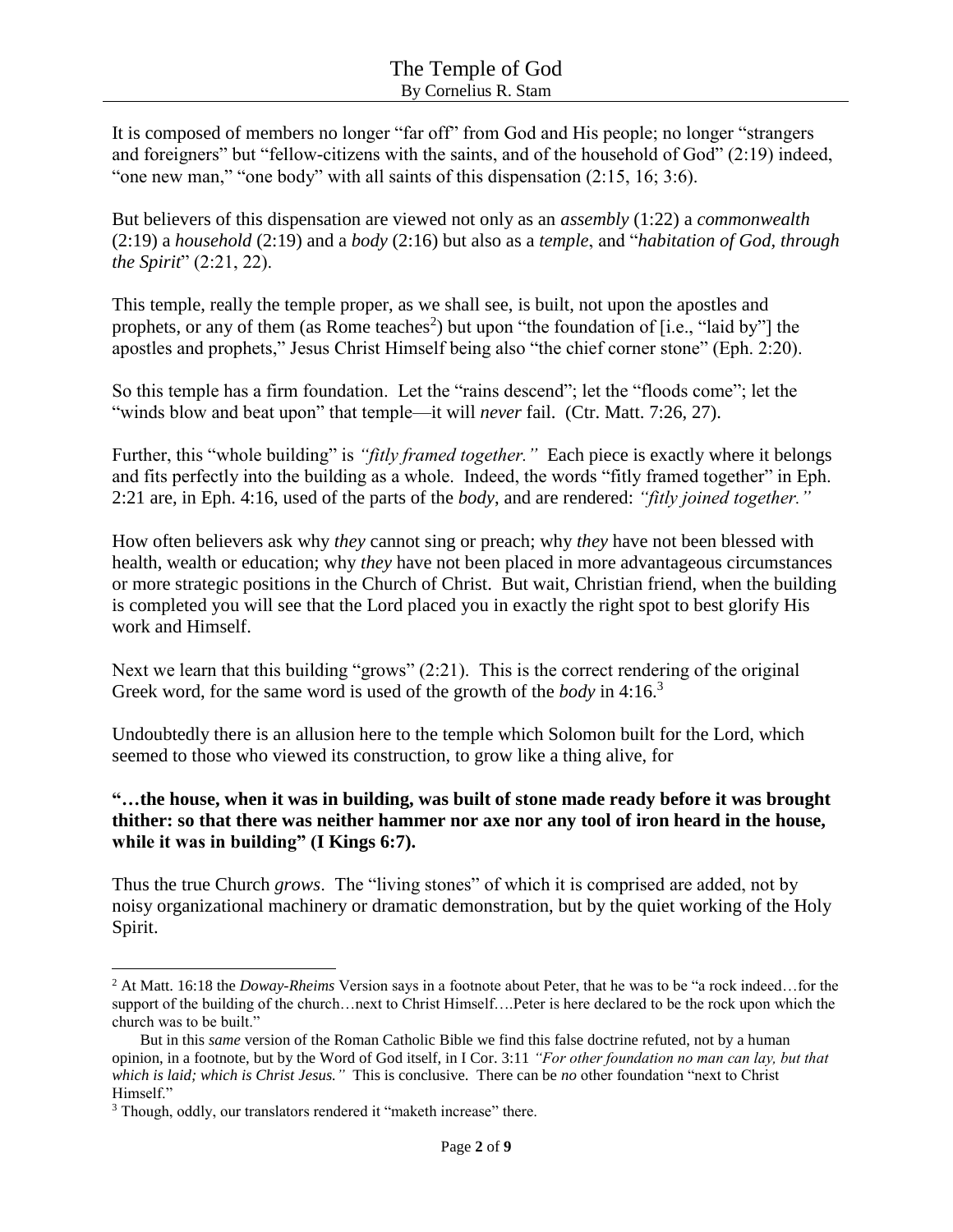The account of the building of Solomon's temple points also to the infinite cost at which the true temple is being built. It has amused us to see how some commentators have added up the cost of the Old Testament temple and have concluded that there must be some mistake, since it could not possibly have cost so much. But the fabulous cost of the Old Testament temple, with its almost unbelievable riches, both hidden and visible, is still but a small token of the infinite cost of the *true* temple: the agony and shame, the tears and blood of the Creator Himself—God the Son (2:13, 16, 21).

And now the apostle goes on to say of this temple:

l

#### **"In whom ye also are builded together for an habitation of God through the Spirit" (Ver. 22).**

We do not believe that the "ye" here refers merely to a local group<sup>4</sup> but rather to all the members of the Body of Christ.

#### **THE TEMPLE PROPER**

We have never been able to view the Church of Old Testament times as one house, built, as it were, in one place, and the Church of today ("which is His Body") as another house, built separately in another place altogether.

We believe there is unity and continuity in God's plans; that He has always had His Church (*ekklesia*, "called out" assembly); that He has been building one great structure down through the ages—into which *we* have now also been built.

The Old Testament temple itself might well symbolize this. There were many parts to this great temple, the most sacred of which was the Holiest Place, the inner sanctuary, the temple proper, where the covenant of the law was buried in a coffin<sup>5</sup> and God occupied the blood-sprinkled "mercy seat" (Ex. 25:10, 16, 21, 22).

We believe this sacred precinct is the part of the temple which symbolizes the Church of this present dispensation, for it, when writing of us as individual believers, the Apostle Paul, by inspiration, brings us into the very presence of God (Eph. 1:3; 2:6) is it not logical to conclude that when he describes us collectively, as having been built into the temple of God, we should be that part of the temple in which God resides?

Certainly it was not until this present dispensation that the Holiest was opened, for, writing to the Hebrew believers about the former dispensation, the apostle states emphatically that the fact that the Holiest on earth was not open to all, was symbolic:

<sup>4</sup> There is considerable evidence that this letter was an *encyclical* letter. The oldest MSS, for example do not contain the words: "which are at Ephesus" in 1:1, and this epistle is, of all Paul's epistles, most general in character.

<sup>&</sup>lt;sup>5</sup> The term "ark of the covenant" means little to the average reader, but when we consider that the word "ark," in this term, is translated *"coffin"* in Gen. 50:26, the phrase takes on the deepest significance and affords the only explanation of God's mercy to Israel.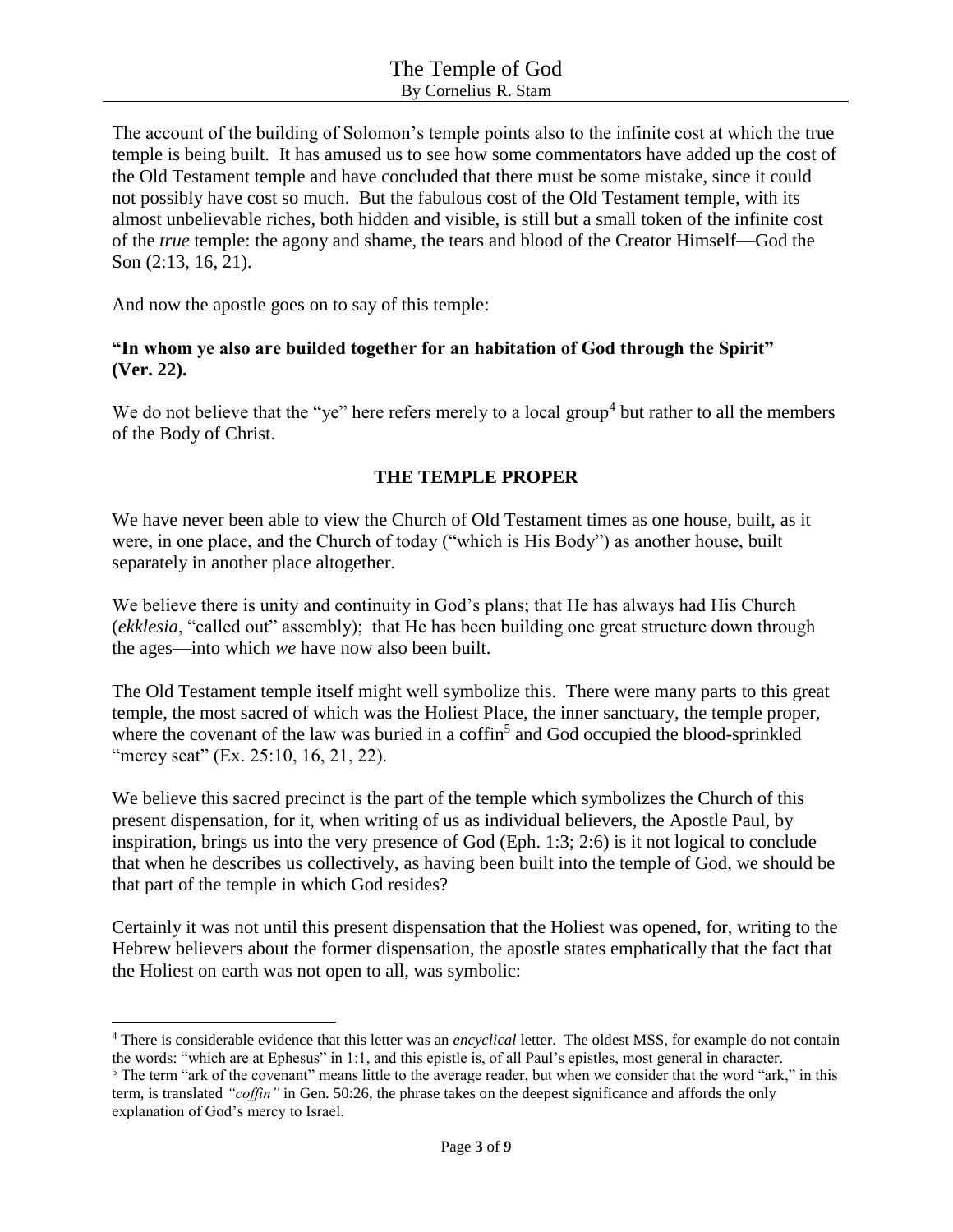**"The Holy Ghost this signifying, that the way into the [true] Holiest of all was NOT yet made manifest…" (Heb. 9:8).**

But now we have

#### **"boldness to enter into the Holiest by the blood of Jesus,"**

#### **"By a new and living way, which He hath consecrated for us, through the veil, that is to say, His flesh" (Heb. 10:19, 20).**

Similarly, viewing God's people historically as His *temple*, the Church of this dispensation of grace is that part where God Himself may be found, occupying a throne of grace.

While it is true that this temple is not yet complete, it should be observed that the apostle, by inspiration, makes it clear that the position and privileges represented are already ours.

Already we may rejoice that the law is in a coffin (now actually, rather than typically) and that God deals with us in grace through the blood that was shed at Calvary (Eph. 1:7; 2:8). Already, *"now,"* we are *"made nigh by the blood of Christ"* (2:13). Already we have been made to *"sit together in heavenly places*<sup>6</sup> *in Christ Jesus"* (2:16). Already we are *"blessed…with all spiritual blessings in heavenly places in Christ"* (1:3). Already we are built into His temple as *"an habitation of God through the Spirit"* (2:22).

But now let us consider the *visible* Church, this temple of God as men, under God, are building it.

#### **"GOD'S BUILDING"**

In his letters to the Corinthians the apostle also refers to the Church as a temple, $7$  but here, instead of representing it as "growing" supernaturally, he depicts it as the product, under God, of the efforts and testimonies of believers. *Men* are called the builders.

"*We* are laborers together with God," he says; "*Ye* are God's building" (I Cor. 3:9). And then he proceeds to caution those of the "ye" who would—and all *should*—join the "we" as builders (Ver. 10).

 $\overline{\phantom{a}}$ 

<sup>6</sup> Gr., *epouranios*, the upper heavenlies.

 $7$  In I Cor. 6:19, 20, he refers to the body of the individual believer as a "temple," to be wholly consecrated to God, but in this article we confine ourselves to the Church, collectively, as the temple of God.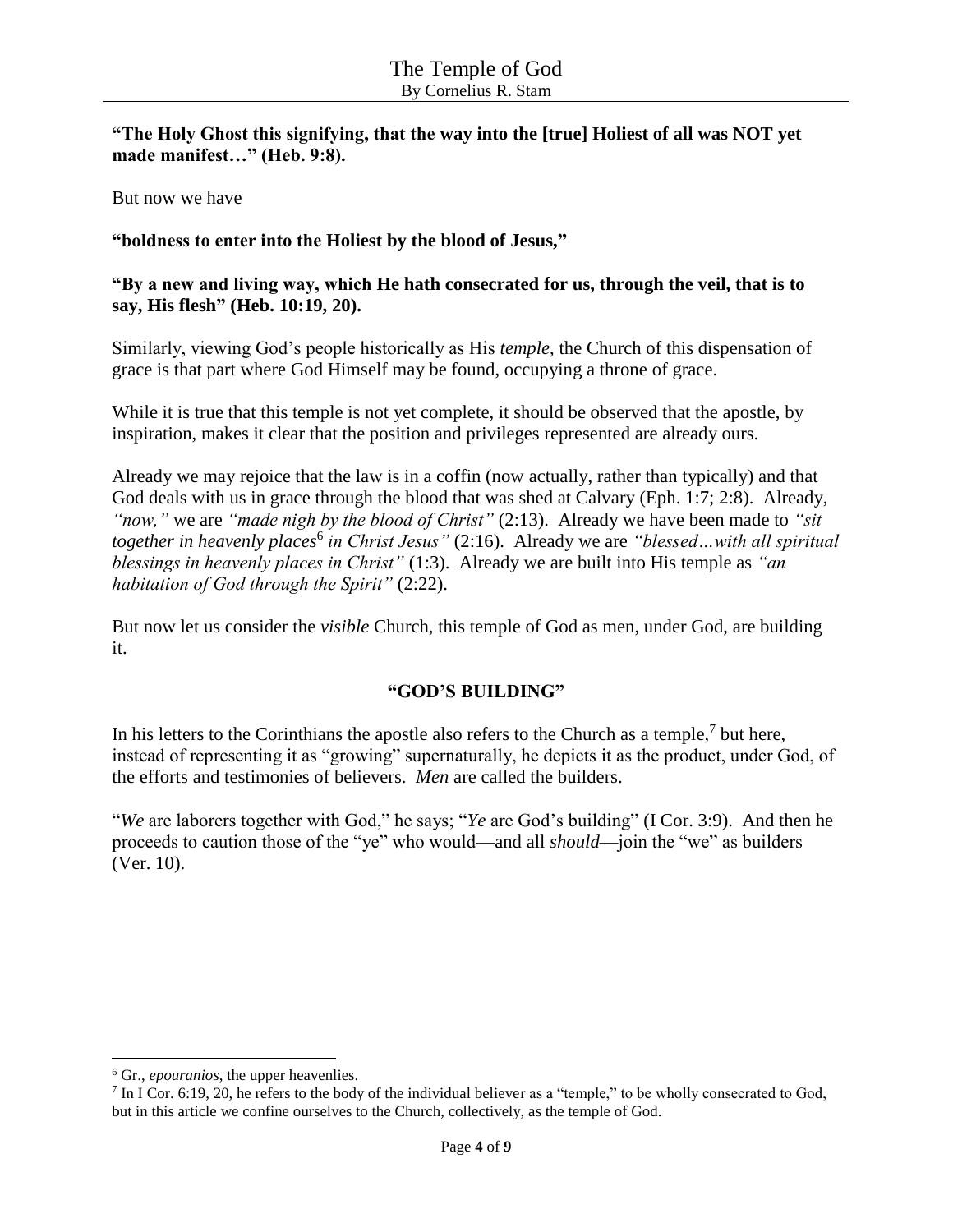And what shall we say of the condition of God's temple as thus viewed? Is it "fitly framed together"? Is it comparable to the magnificent temple of our original illustrations? Is it not rather like the dilapidated conglomeration next door? Look at it! The "one body" of true believers separated into discordant divisions and rival sects! Hear them insist that they are Calvinists, Arminians, Baptists, Presbyterians, Methodists, Lutherans, Episcopalians, Pentecostalists, Seventh Day Adventists, Roman Catholics.<sup>8</sup>

### **WHY SO IMPERFECTLY CONSTRUCTED**

But what is back of this division and confusion? Why have God's builders failed to erect a more harmonious structure? Without hesitation we reply that it is basically because they have rebelled against the apostleship of Paul, for it is precisely in connection with the construction of the temple of God in this dispensation, that Paul, by the inspiration of the Spirit, stresses his apostolic authority.

By the grace of God, he declares, he was chosen to be a "wise masterbuilder," a well-instructed foreman<sup>9</sup> (I Cor. 3:10). As the plans and specifications for the erection of the tabernacle of old were committed to Moses (Heb. 8:5) so the plans and specifications for the erection of God's spiritual habitation today were committed to *Paul* (I Cor. 3:9-17; Eph. 3:1-11; etc.).

Looking at it historically, he goes on to say:

### **"I HAVE LAID THE FOUNDATION" (3:10).**

Do not these words themselves indicate that a new dispensation began with Paul? Otherwise in what sense did he lay a foundation? Surely he does not mean, merely, that he had laid the foundation for the Corinthian church. The Corinthian church was not the only local assembly built upon the foundation which he laid. The grace of God had *in fact* made him the "masterbuilder" of the Church of this dispensation and it was his to lay the foundation upon which *it* was to be built.

Thus Paul's words in I Cor. 3 are not merely his words to the Corinthian believers, but God's Word to us, regarding the apostolic authority of Paul.

But does not the apostle himself proceed to declare that *"other foundation can no man lay than that is laid, which is Jesus Christ"*? (Ver. 11). And had not this foundation already been laid? Had not our Lord responded to Peter's recognition of His Messiahship with the words: *"Upon this rock I will build My Church"*? (Matt. 16:13-18).

Ah, here is where the beauty of the Spirit's design appears in an additional proof that a new dispensation had now begun with Paul!

<sup>8</sup> This is not to say that all who belong to these groups are true believers, but that true believers are to be found among them all, comparatively few people possessing a very thorough understanding of what their denominations really stand for.

<sup>9</sup> The Greek *architekton* is not exactly synonymous with our word *architect*.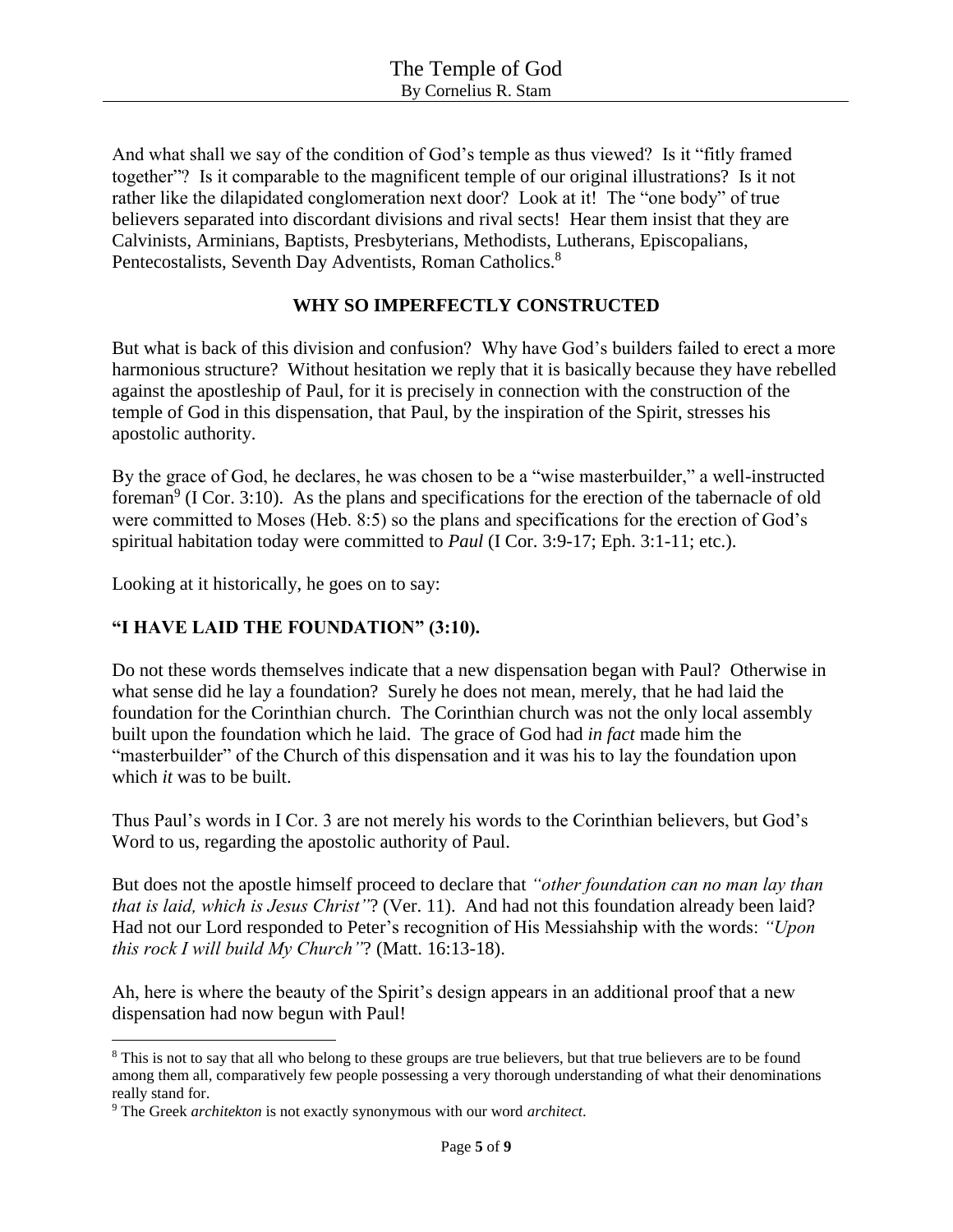It is true that Paul in his ministry built, like Peter, upon Jesus Christ. No house built on any other foundation could possibly stand. This is one reason why Paul urges the utmost care in building. "Take heed," he says, "For you are building upon Jesus Christ Himself" (See Vers. 10, 11).

But Paul was not building the same structure upon Jesus Christ as Peter had done. Peter and his comrades had been building the *Messianic* Church, with the earthly kingdom in view (Acts 3:19- 21, etc.). Paul later began to build "the Church which is His body," with its position and blessings in the heavenlies (Eph. 1:3, 22, 23, etc.).

Nor, in their building, did they recognize Christ *in the same way*. Peter had built upon Him as "the Christ [the Messiah] the Son of the living God." This is how He was to be recognized at that time, as shown, not only in the synoptic "gospels" but even in that according to John.

Nathaniel confessed: *"Rabbi, Thou art the Son of God; Thou art the King of Israel"* (John 1:49). Peter said, on another occasion: *"We believe and are sure Thou art the Christ, the Son of the living God"* (John 6:69). Martha added her testimony: *"I believe that Thou art the Christ, the Son of God, which should come into the world"* (John 11:27). And to these testimonies we should add those found in 4:42; 7:26, 31, 41; 9:22; 10:24; 12:13, 15; 18:33, 37; 19:19; all in John's "Gospel." Indeed, John himself testifies that Jesus had wrought "many other signs," not recorded in his "Gospel," but that *"these are written that ye might believe that Jesus is the Christ, the Son of God; and that believing ye might have life through His name*" (20:31).<sup>10</sup>

Surely all this is conclusive as to the manner in which our Lord is presented, not only in the Synoptics, but in John's Gospel, and it is *not* the manner in which Paul presents Him. Paul says concerning *"the word of faith, which we preach"*:

### **"That if thou shalt confess with thy mouth Jesus AS LORD, and shalt believe in thy heart that God raised Him from the dead, thou shalt be saved" (Rom. 10:9, R. V.).**

Peter presented Christ as the divine Messiah, Israel's King, and the Messianic Church was to be—and will be—built "upon this Rock." Paul proclaimed Christ as the glorified *Lord* in heaven, and the dispenser of grace to a lost world, and the Church of today is to be built "upon this foundation."

Thus, as we have said, another part is being built into the great Temple which God has been erecting down through the ages—also founded upon Christ, but upon Christ as the One who, through the shedding of His blood, has brought us into the very presence of God.

It is with this in view that the apostle exhorts:

# **"I have laid the foundation, and another buildeth thereon. BUT LET EVERY MAN TAKE HEED HOW HE BUILDETH THEREUPON" (I Cor. 3:10).**

 $\overline{\phantom{a}}$ <sup>10</sup> See the author's booklet: *The Writings of John*, for a fuller discussion of this subject.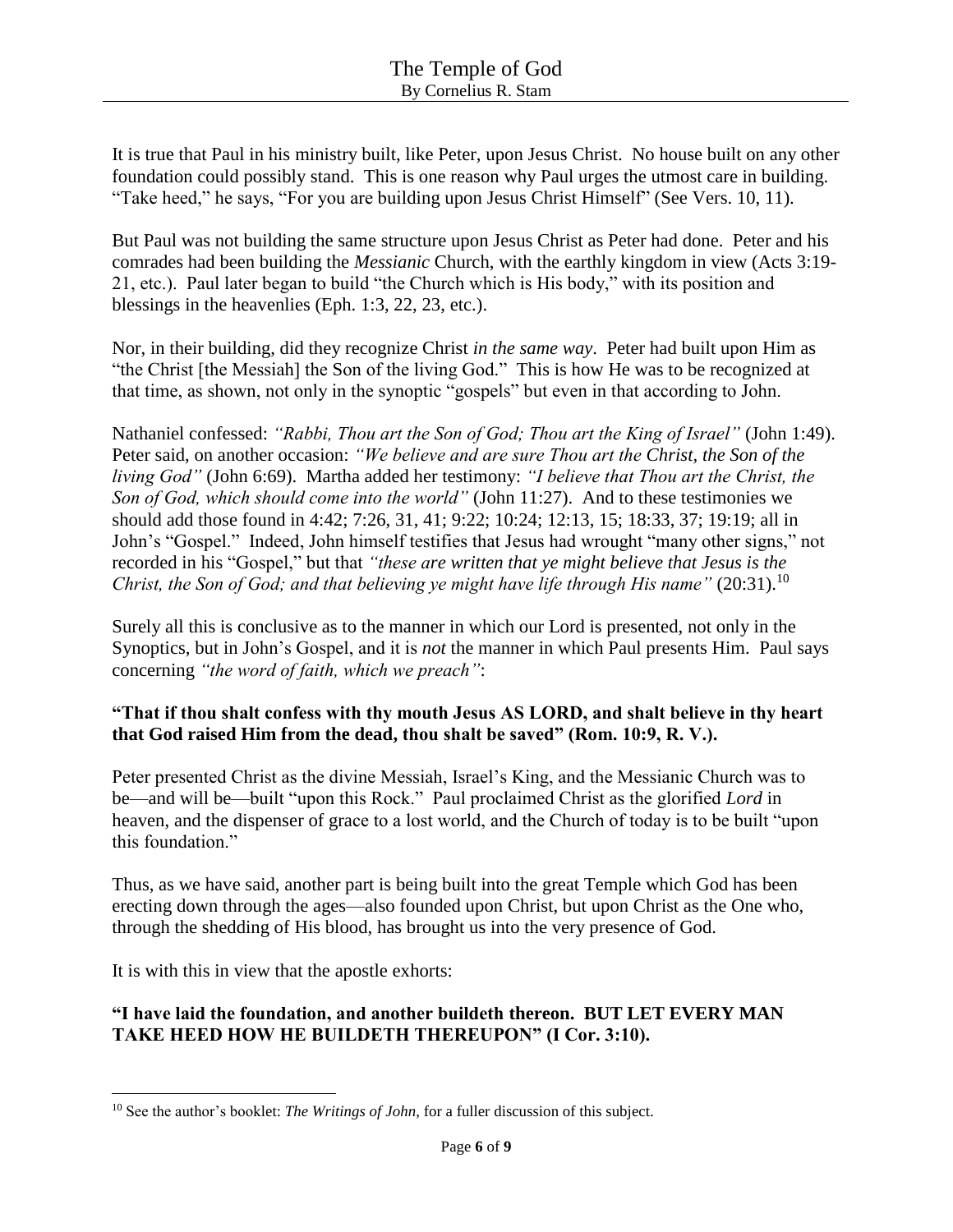It is because the builders have rebelled against Paul's God-given authority; because they have ignored the plans and specifications given through him; because they have failed to "take heed *how*" to build, that "temple of God" stands before the world marred and disfigured.

They have failed to note that it is not Peter nor John nor the twelve, but Paul alone who says: "*I* speak to you Gentiles"; "*I* am the apostle of the Gentiles"; *I* am the masterbuilder"; "*I* have laid the foundation."

They have taken Petrine material and have built it upon a Pauline foundation. They talk about "building the kingdom," and strive vainly to carry out the so-called "great commission." They have taken baptism, tongues, healings and signs of the times from another dispensation and have brought them into the dispensation of the grace of God, until believers are "tossed to and fro, and carried about with every wind of doctrine."<sup>11</sup>

They have turned a deaf ear to the apostle's teachings about the believer's supernatural baptism into the death of Christ on the cross, and how this spells death, not only to the law (Rom. 7:4, 6; Col. 2:12, 14) but also to the flesh (Rom. 6:1-3) and to the world (Gal. 6:14) and as a result of their failure the Church has become proud and carnal and worldly.<sup>12</sup>

They boast about the "growth" of the Church (in numbers) while false cults and all sorts of sinister movement keep gaining headway, and the crime rate keeps rising steadily; the Church too weak and sick and divided to do much about it.

Are we too hard on our popular leaders? Who, then, is to blame for the deplorable state of the Church? *They* have, under God, been the builders. Shall we say the devil is too strong? Shall we say the Word and the Spirit have no power? No, the Spirit will use the Word—and only the Word—to strike down every foe when it is rightly divided and sincerely taught, for the Word is still "the *sword* of the Spirit." But the majority of our popular leaders, reluctant to give up their financial gain, their positions and *themselves*, have set their *wills* against truths which have by now been confirmed by overwhelming Scriptural evidence.

How long will they resist the Spirit and the truth? We plead with any who have not yet gone too far, to heed the apostle's solemn warning to give careful attention to their *workmanship* in building the temple of God; to build upon the Pauline foundation the truths of the Pauline revelation; to proclaim God's message and program for *today*, as Paul received it by revelation from the glorified Lord (Rom. 16:25; Gal. 1:11, 12; Eph. 3:1-3; etc.).

"Take heed *how* you build," says the apostle, for "every man's *work* shall be made manifest…and the fire shall try every man's *work*, of what sort it is. If any man's *work* abide…he shall receive a reward. If any man's *work* shall be burned, he shall suffer loss" (I Cor. 3:10-15).

<sup>&</sup>lt;sup>11</sup> See the author's booklet: *Paul the Masterbuilder*, for a more comprehensive discussion of this subject.

<sup>&</sup>lt;sup>12</sup> It is an interesting fact that the Apostle Paul has more to say about godly living than any writer in the Bible.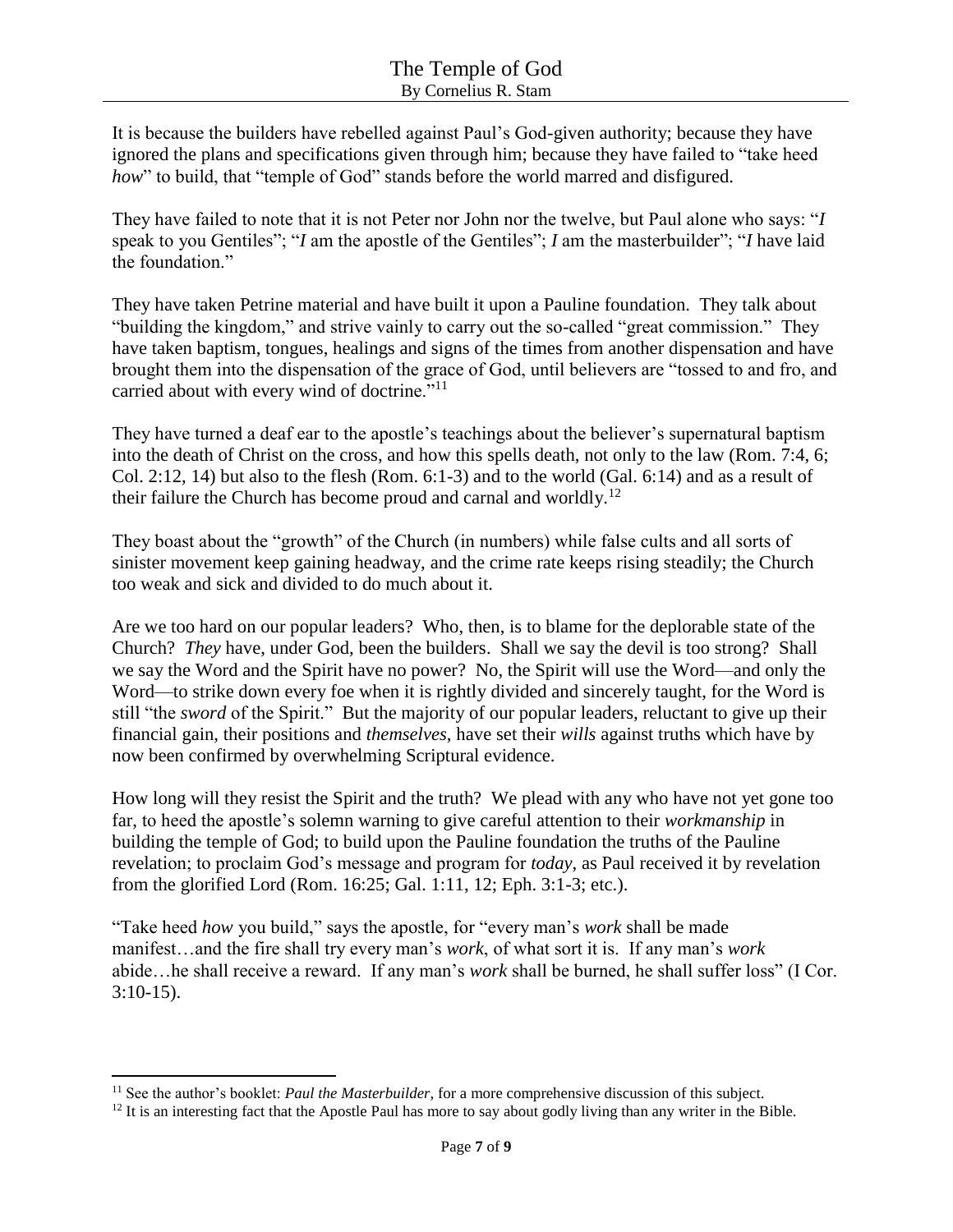The recurrence of the word *"work,"* in this passage, associated as it is with such words as *"build," "how"* and *"sort,"* emphasize the fact that we are to give an account before the judgment seat of Christ, not only for our conduct but for our *service* as believers, indeed for the *character* of our service, for our *workmanship* as builders of the temple of God.

How many of God's builders there are whose work does not "abide" even now. How, then, will it abide the fire of that day when the divine Building Inspector exposes it as "wood, hay and stubble," rather than "gold, silver and precious stones"?

Thank God, through His grace not one who stands before that *bema* shall be lost, but many a builder will see his *service*, his *work*, go up in flames, unworthy of divine recognition, while "he himself shall be saved" only "as by fire."

The "temple of God" in this dispensation may either be beautified and glorified by building strictly according to the plans and specifications found in the epistles of Paul, the "masterbuilder," or marred by failure to follow these instructions. This is God's Word about it, and to those who minimize what God here emphasizes, the apostle exclaims:

## **"Mar the temple of God and God will mar you!" (Ver. 17)<sup>13</sup>**

## **WILLINGNESS TO LEARN**

One essential quality of any successful builder is a willingness to *learn*. He cannot stubbornly hold to preconceived notions and insist upon doing things in the way *he* has always done them. There may be methods which, though new to him, are better than his own.

This is even more so with God's builders. In the erection of His holy Temple, it is the greatest folly to place the will of man above the Word of God, or to substitute human imagination for divine revelation.

The Corinthians had boastfully taken sides with Paul, with Apollos and with Cephas, as though these were rivals for their allegiance (I Cor. 1:12; 3:21-22). But "No," says Paul, "It is not a question of personalities, but of a *message*, a revelation of grace, given to me for you by the glorified Lord Himself." Thus he closes his exhortation to his puffed-up brethren with these words:

### **"Let no man deceive himself. If any man among you seemeth to be wise in this world, LET HIM BECOME A FOOL THAT HE MAY BE WISE" (Cor. 3:18).**

We must begin by acknowledging our ignorance, ready and willing to learn from Him.

# **"FOR THE WISDOM OF THIS WORLD IS FOOLISHNESS WITH GOD. FOR IT IS WRITTEN, HE TAKETH THE WISE IN THEIR OWN CRAFTINESS" (Ver. 19).**

 $\overline{\phantom{a}}$ <sup>13</sup> The words "defile" and "destroy" are the same in the original, better rendered "mar."